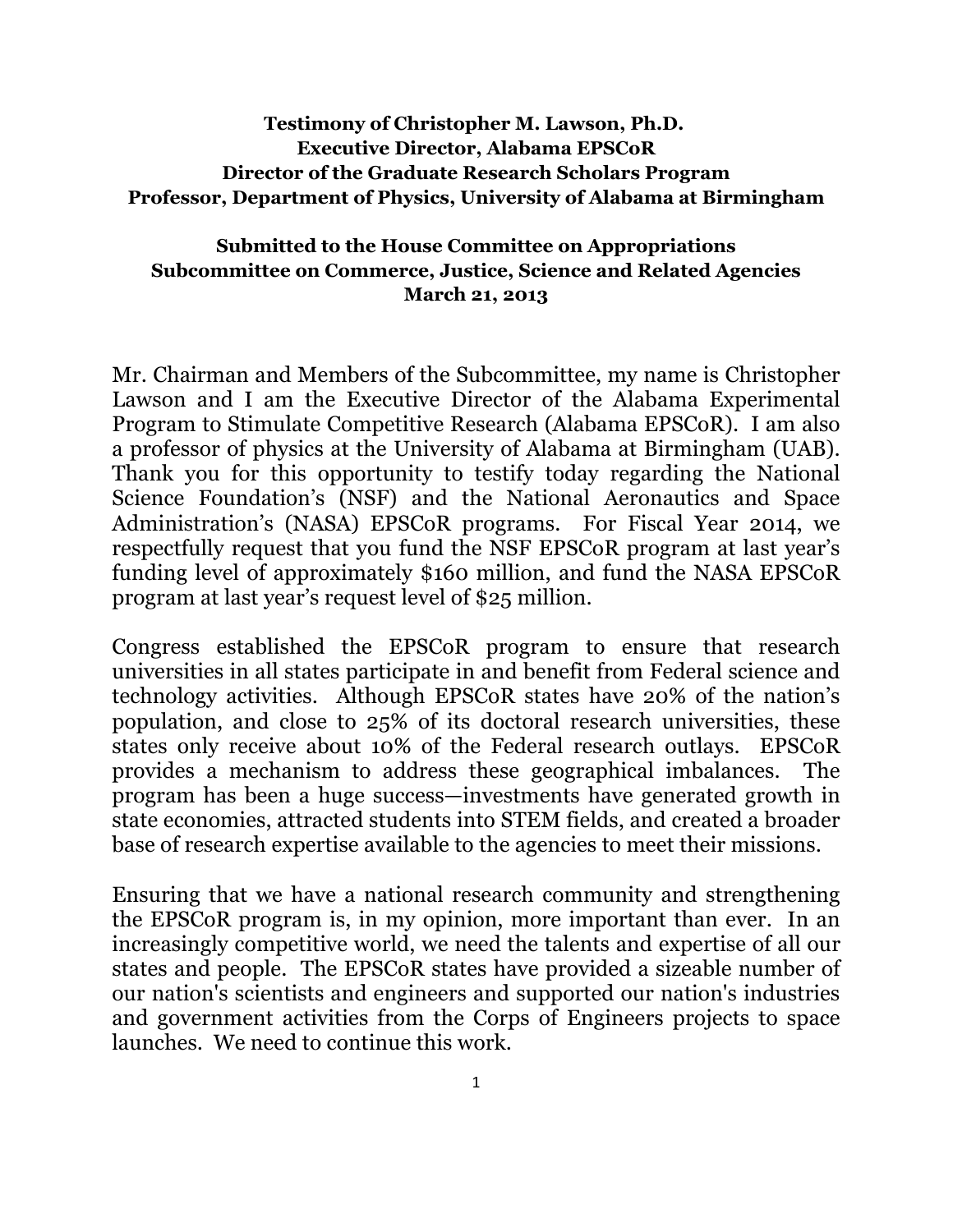When our nation seeks a broader geographic distribution of research funding through a program like EPSCoR, our states are more economically viable locally and regionally. Several states have noted that the development of research concentrations and business clusters has led to increased economic activity and new jobs. In a knowledge-based society, where technology changes rapidly, it is essential that faculty in all parts of the nation are engaged in research that keeps them current in their field and provides students with the latest scientific advances. Today, the opportunities for our citizens to benefit from scientific and technological developments are perhaps greater than ever before. At the same time, investments in equipment, computing, networking, expertise and other resources requires far more resources than it has in the past. Limiting these resources to a few institutions is self-defeating for our nation -- and 27 states -- in the long run.

NSF EPSCoR is a proven program that Congress created with the stated goals of "providing strategic programs and opportunities for EPSCoR participants that stimulate sustainable improvements in their R&D capacity and competitiveness, and advance science and engineering capabilities in EPSCoR jurisdictions for discovery, innovation, and overall knowledgebased prosperity." There are currently 27 states and 2 jurisdictions that participate in EPSCoR.

NSF provides funding through the EPSCoR Research Infrastructure Improvement (RII) awards. These awards are divided into two tracks track-1 awards provide up to \$4 million annually to support academic research infrastructure improvement in R&D areas critical to a state's competitiveness and economic development. Track-2 awards provide up to \$2 million annually to support enhancements in the development of broadband connections and cyberinfrastructure components of EPSCoR states to promote cyberinfrastructure based research and education. Importantly, NSF EPSCoR funding is matched by the states, and in this way the states are helping to leverage Federal investments to deliver results.

A second NSF EPSCoR funding mechanism is "co-funding", where a proposal submitted according to normal NSF procedures is eligible to be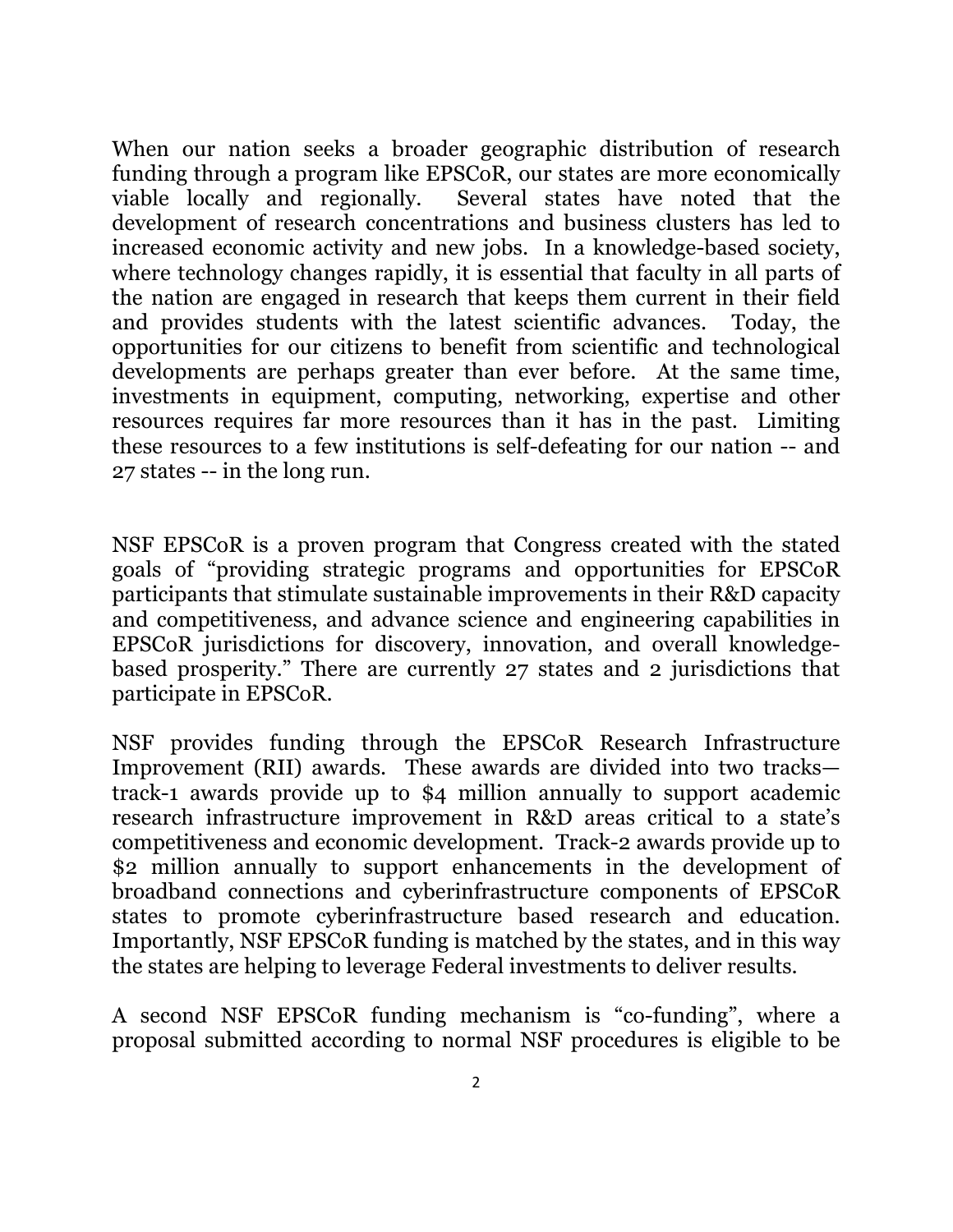partially funded from NSF EPSCoR if the applicant is from an EPSCoR state.

In my home state of Alabama, NSF EPSCoR funding has generated revolutionary advancements in science and engineering that have led to new business growth and high-paying jobs. For example, EPSCoR funded research at UAB has seeded the development of a new type of ultrasensitive laser based sensor, an "optical nose", that can be used to detect and characterize environmental toxins from spills caused by natural disasters. The same technology could ultimately be used for medical diagnosis of diseases such as lung cancer by the rapid analysis of the breath of patients during routine visits to the dentist. Finally, it may enable remote "sniffing" of explosives for detection of improvised explosive devices (IUD's). This new technology led directly to the creation of a new multimillion dollar startup company in Alabama.

As another example, current composite materials are petroleum based with synthetic fibers that require large amounts of energy to produce. NSF EPSCoR funded research at Tuskegee University has led to advanced green composites that use plant oil based polymers and fibers. These materials will lead to reduced dependency on fossil fuels, and because they are biodegradable, they will not have to end up in landfills like traditional composite materials.

NSF EPSCoR dollars have also been central to the dissemination of STEM ideas to students, teachers, and industry officials. EPSCoR infrastructure programs introduced more than 2,000 individuals across Alabama to science and technology concepts in one year alone. In a time when the President and Congress talk about the urgency of getting more of our students engaged in STEM fields, it only makes sense to build on this success and continue to fund the NSF EPSCoR program.

Continuing to fund NSF EPSCoR at last year's funding level of \$160 million will ensure that states such as Alabama continue to develop a robust research infrastructure so that they can compete for Federal research grants and continue to prepare a skilled, "high tech" workforce capable of delivering innovation in the future.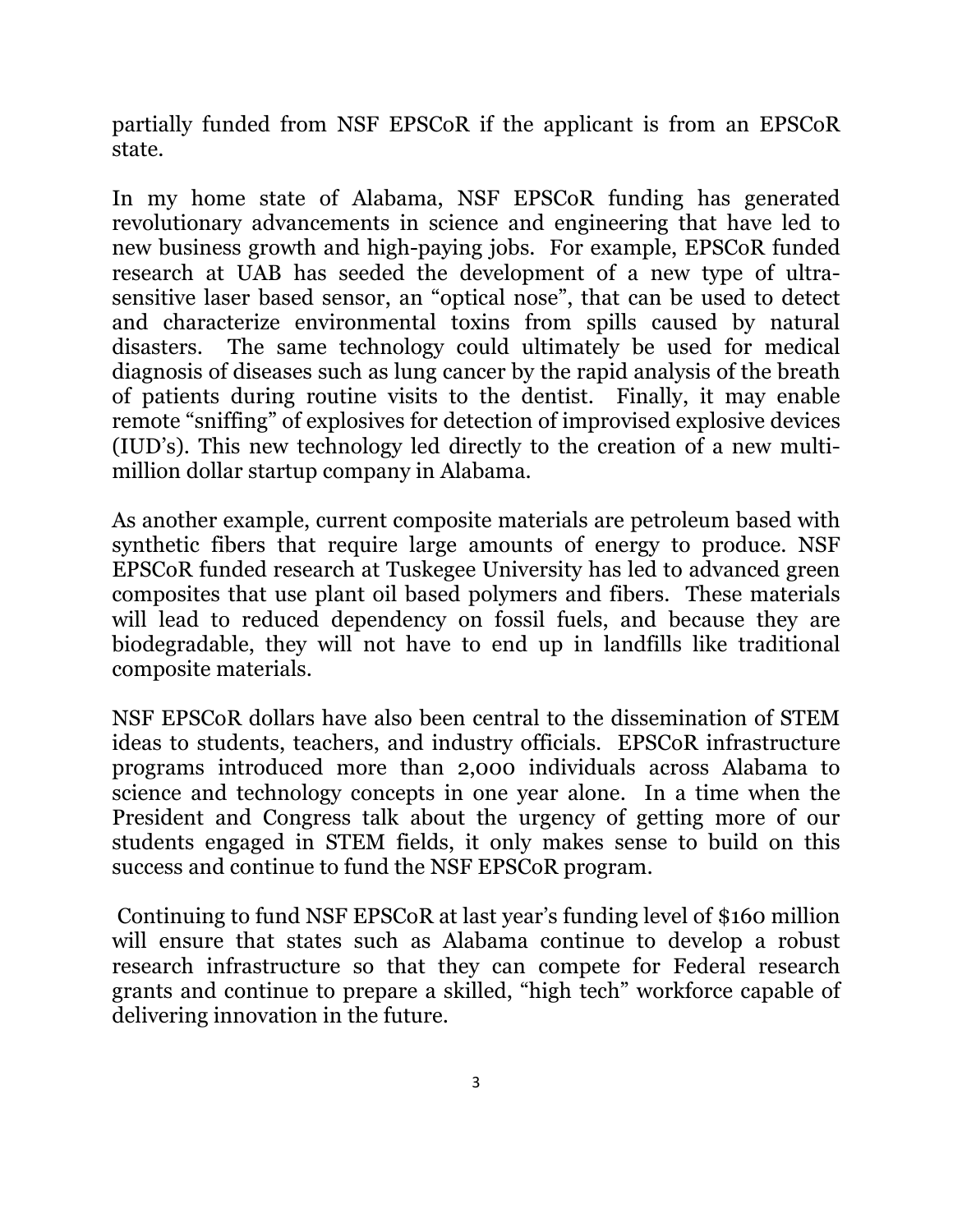For NASA EPSCoR in FY 2014, we respectfully ask for funding at last year's request level of \$25 million. Like its NSF companion, Congress designed NASA EPSCoR to increase the research capacity of states that traditionally have had limited NASA R&D funding. The program helps states compete for funding in areas that are directly relevant to NASA's mission in earth and space science, human spaceflight, and aerospace technology.

NASA EPSCoR uses two funding mechanisms to carry out the program. The first, the Research Infrastructure Development Cooperative Agreement Awards (RID), provide up to \$125,000 to participating states to improve research capacity. The second, the Cooperative Agreement Notice (CAN) Awards, allocate up to \$750,000 over a 3-year period for research projects. Together, they attract students into STEM fields, allow more states to participate in NASA's research enterprise, and provide opportunities for high tech economic growth in local communities nationwide. Like the NSF EPSCoR program, states help increase the Federal benefit by matching funds. It is truly a "win-win" program for states and our nation.

In Alabama, NASA EPSCoR funding has allowed researchers in the state to team up with officials at the Marshall Space Flight Center to work on solutions for our nation's space program. EPSCoR researchers are developing shape alloys, a unique and revolutionary class of materials that can recover from structural loads. These materials have the potential for future applications in higher temperature applications, such as those used in aerospace. The research that the program funds enhances Alabama's capabilities and also contributes to NASA's mission.

As another example, NASA EPSCoR research at the University of Alabama on fluid dynamics has the potential to reduce airflow drag by 30%. A 1% reduction in drag can save an airline company \$100,000 to \$200,000 in fuel per year per aircraft. Thus, this research could ultimately reduce the nation's dependency on fossil fuels, CO2 emissions into the atmosphere, and costs.

Funding the NASA EPSCoR program last year's request level of \$25 million would allow NASA to maintain the RID awards at \$125,000 per year for participating states and provide additional Implementation grants to seed important national research. With this program, the funding level directly